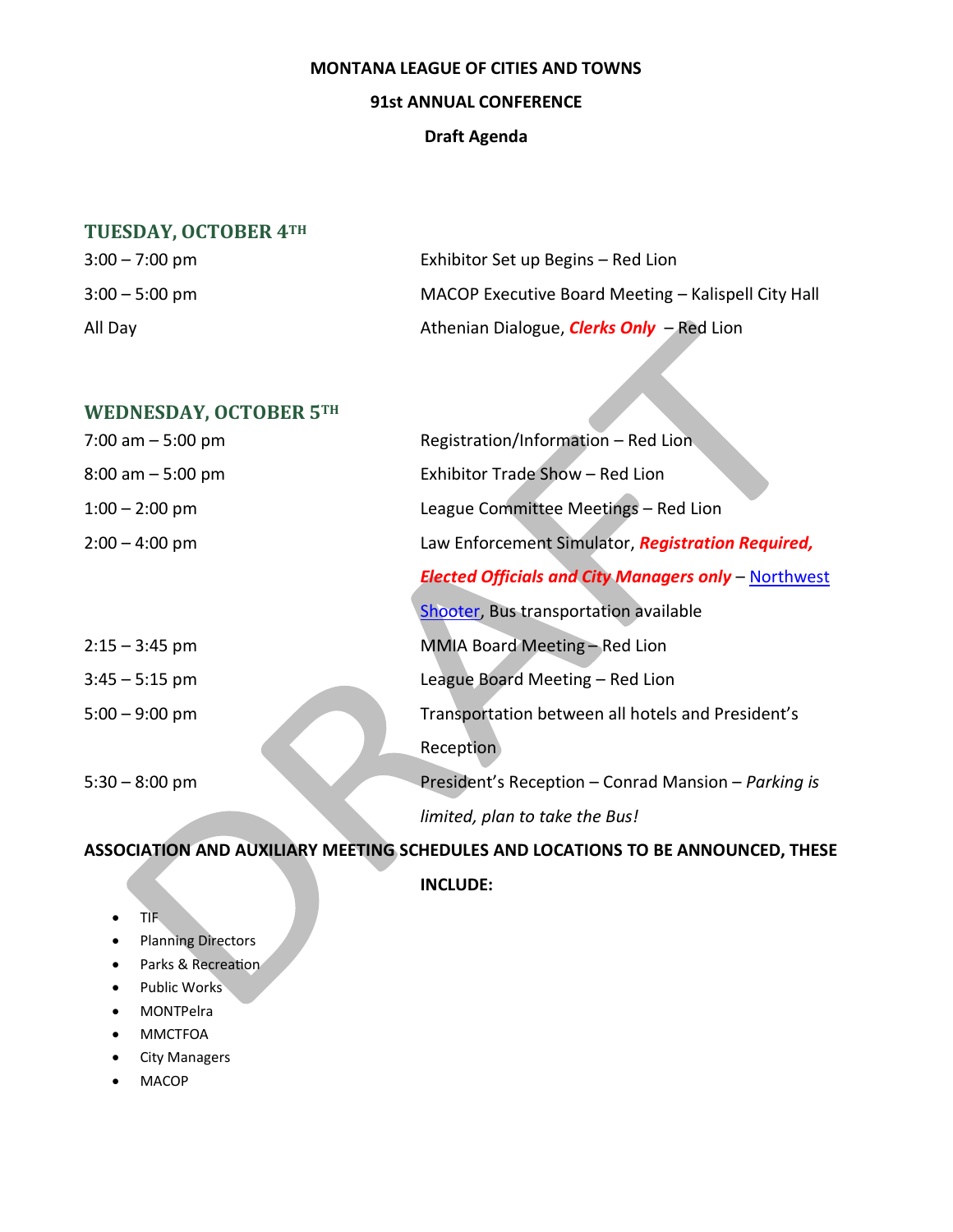#### **MONTANA LEAGUE OF CITIES AND TOWNS**

### **91st ANNUAL CONFERENCE**

#### **Draft Agenda**

# **THURSDAY, OCTOBER 6TH**

| $7:00 - 8:30$ am         | Transportation between all hotels to Hilton           |
|--------------------------|-------------------------------------------------------|
| $7:00 - 5:00$ pm         | Registration/Information - Red Lion/Hilton            |
| $8:00 - 8:45$ am         | Opening General Session - Hilton                      |
| 8:45 – 10:15 am          | Keynote Speaker: Les Kodlick Corporate Communications |
|                          | Consultant, Brig. Gen., USAF, Ret. - Hilton           |
| $10:15 - 10:45$ am       | Transportation between Hilton to Red Lion             |
| $10:45 - 11:05$ am       | Exhibitor Break Trade Show - Red Lion                 |
| $11:05 - 12:05$ pm       | Concurrent Breakout Sessions - Red Lion               |
| $12:05 - 12:30$ pm       | Transportation between Red Lion to Hilton             |
| $12:30 - 2:00$ pm        | Awards luncheon - Hilton                              |
| $2:00 - 3:00$ pm         | General Session - Hilton                              |
| $3:00 - 3:30$ pm         | Transportation between Hilton to Red Lion             |
| $3:30 - 4:00$ pm         | Exhibitor Break Trade Show - Red Lion                 |
| $4:00 - 5:00 \text{ pm}$ | Concurrent Breakout Sessions - Red Lion               |
| $5:15 - 6:45$ pm         | Conference Social - Entertainment by Tommy Edwards -  |
|                          | Sunrift Brewery/Kalispell Parkline Trail              |
| $7:00 - 8:30$ pm         | MACOP Awards Ceremony - Registration Required -       |
|                          | Red Lion                                              |

# **FRIDAY, OCTOBER 7TH**

| 7:00 – 10:30 am  |
|------------------|
| $8:00 - 9:00$ am |
| 9:15 – 9:45 am   |
| 9:45 — 10:00 am  |
| 10:20 – 10:50 am |
| 10:50 – 11:50 am |

7:00 – 10:30 am Registration/Information – Red Lion 8:00 – 9:00 am League Annual Business Meeting – Red Lion 9:15 – 9:45 am MMIA Annual Business Meeting – Red Lion 9:45 – 10:00 am MMIA Board Election of Officers Meeting – Red Lion Exhibitor Break Trade Show – Red Lion Concurrent Breakout Sessions – Red Lion